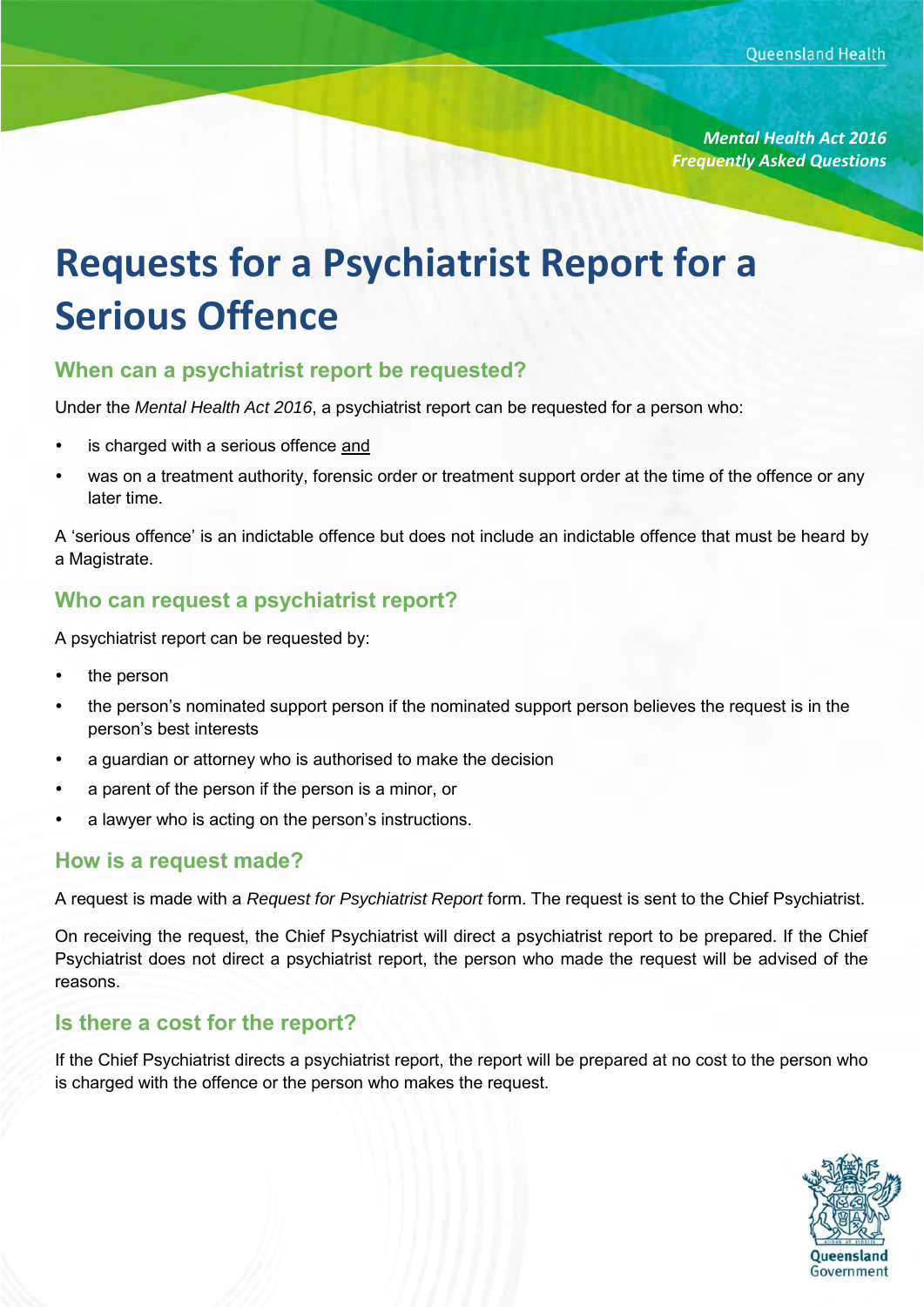# **What information is given in a psychiatrist report?**

The report will give the authorised psychiatrist's opinion about:

- the person's mental state at the time of the offence/s including whether the person was of 'unsound mind' (i.e. not criminally responsible) at the time of the offence, and
- the person's current mental state; in particular, whether the person is 'fit for trial' (e.g. able to understand the charge and court processes, represent their interests, instruct their legal representative, etc).

The report will give the psychiatrist's opinion about the serious offence/s and any associated offence/s. An 'associated offence' is an offence that occurred at or around the same time as the serious offence.

# **How can a psychiatrist report be used?**

The psychiatrist report can help the person (and others assisting or representing the person's interests) to make decisions about what action to take in relation to the charge/s. For example, the report may help make a decision about whether to refer the matter to the Mental Health Court (see Factsheet on Mental Health Court) or to use the report in a Magistrates Court hearing for matters that can be decided by a Magistrate.

The psychiatrist report is also used by the Chief Psychiatrist to decide if the matter should be referred to the Mental Health Court. To make a reference to the Mental Health Court, the Chief Psychiatrist must be satisfied:

- the person may have been of unsound mind or may be unfit for trial., and
- there is a compelling reason in the public interest (i.e. to protect the interests of the person or the community) to refer the matter to the Mental Health Court.

# **What happens when the Chief Psychiatrist directs a psychiatrist report?**

The Chief Psychiatrist's direction is given to the Administrator of the Authorised Mental Health Service.

The Administrator will get information about the offence/s from the 'prosecuting authority'. This is usually the police and may include, for example, information about the charge/s, any statements made by a victim or witnesses, and any record of interview with the person charged. This information is used by the authorised psychiatrist to inform their report.

Arrangements will be made for the person to see an authorised psychiatrist. A support person (e.g. nominated support person, guardian or lawyer) can attend the appointment/s with the person but cannot interfere in the interview.

The psychiatrist may also get information from others (e.g. a relative or other support person) or from the person's clinical file to better understand the person's mental condition at the time of the offence and the time of making the report.

When the Chief Psychiatrist directs a report, the proceedings for the charge/s are suspended. The court cannot decide the charge/s but can make other decisions such as granting bail or change existing bail arrangements.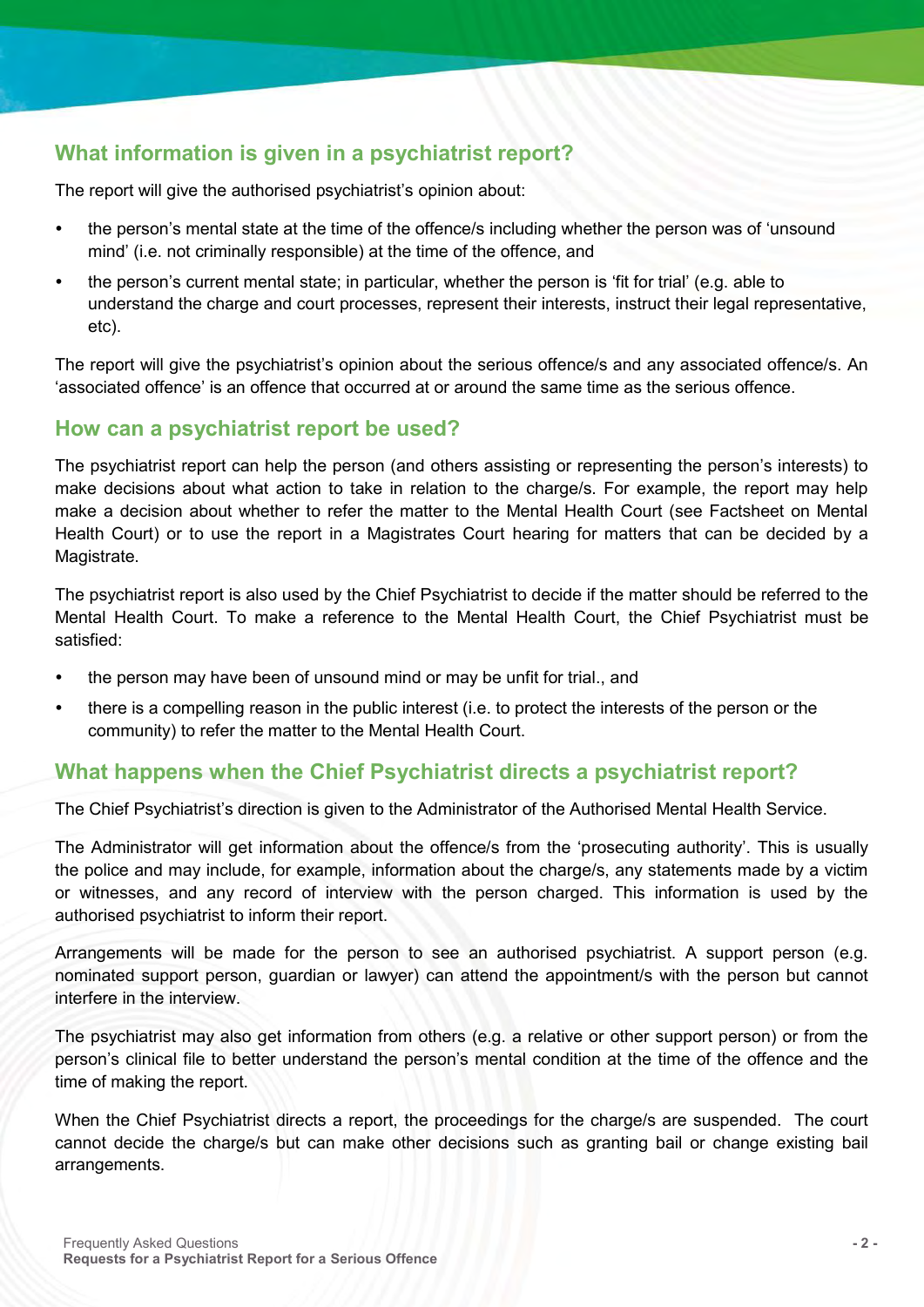# **What is the time frame for the psychiatrist report?**

The psychiatrist report must be given to the Chief Psychiatrist within 60 days of the Chief Psychiatrist's direction.

The Chief Psychiatrist can extend the time frame to 90 days.

# **Can the Chief Psychiatrist's direction be revoked?**

The Chief Psychiatrist can revoke (or cancel) the direction e.g. if the Chief Psychiatrist is advised that the charge/s have been discontinued.

The Chief Psychiatrist's direction can also be revoked by the Administrator of the Authorised Mental Health Service. The Administrator can revoke the direction if the person or their support person is not participating in good faith. For example:

- if the person does not attend appointments with the psychiatrist, and
- the support person does not allow the person to answer questions asked by the psychiatrist.

Before revoking the direction, the Administrator must tell the person that the Administrator intends to revoke the direction, and must consider any response made by the person.

# **Who is the report given to?**

The authorised psychiatrist must give the report to the Chief Psychiatrist. The Chief Psychiatrist's office checks that the report includes all of the required information and may ask the authorised psychiatrist for more information.

A copy of the report is given to:

- the person
- the person who requested the report, and
- the Administrator of the Authorised Mental Health Service (AMHS) .

The Chief Psychiatrist will not give the person a copy of the report if the report may have a negative effect the person's wellbeing. The Chief Psychiatrist will get advice from the authorised psychiatrist to make this decision. If the report is not given to the person, it can be given to another person who has an interest in the person's wellbeing e.g. the person's guardian or lawyer.

The Chief Psychiatrist cannot give the report to anyone else without the consent of the person, or a guardian or attorney who is authorised to make the decision for the person.

#### **What happens once the report is made?**

As discussed above, the person can use the report to make a reference to the Mental Health Court or may use the report in any other way they choose.

The Chief Psychiatrist will also consider if a reference should be made to the Mental Health Court. If the Chief Psychiatrist decides to make a reference, it must be made within 28 days of giving a copy of the report to the person who made the request. The Chief Psychiatrist can extend this period for up to 4 months if the person is not fit for trial but may become fit for trial in the extended period. If this occurs, the Chief